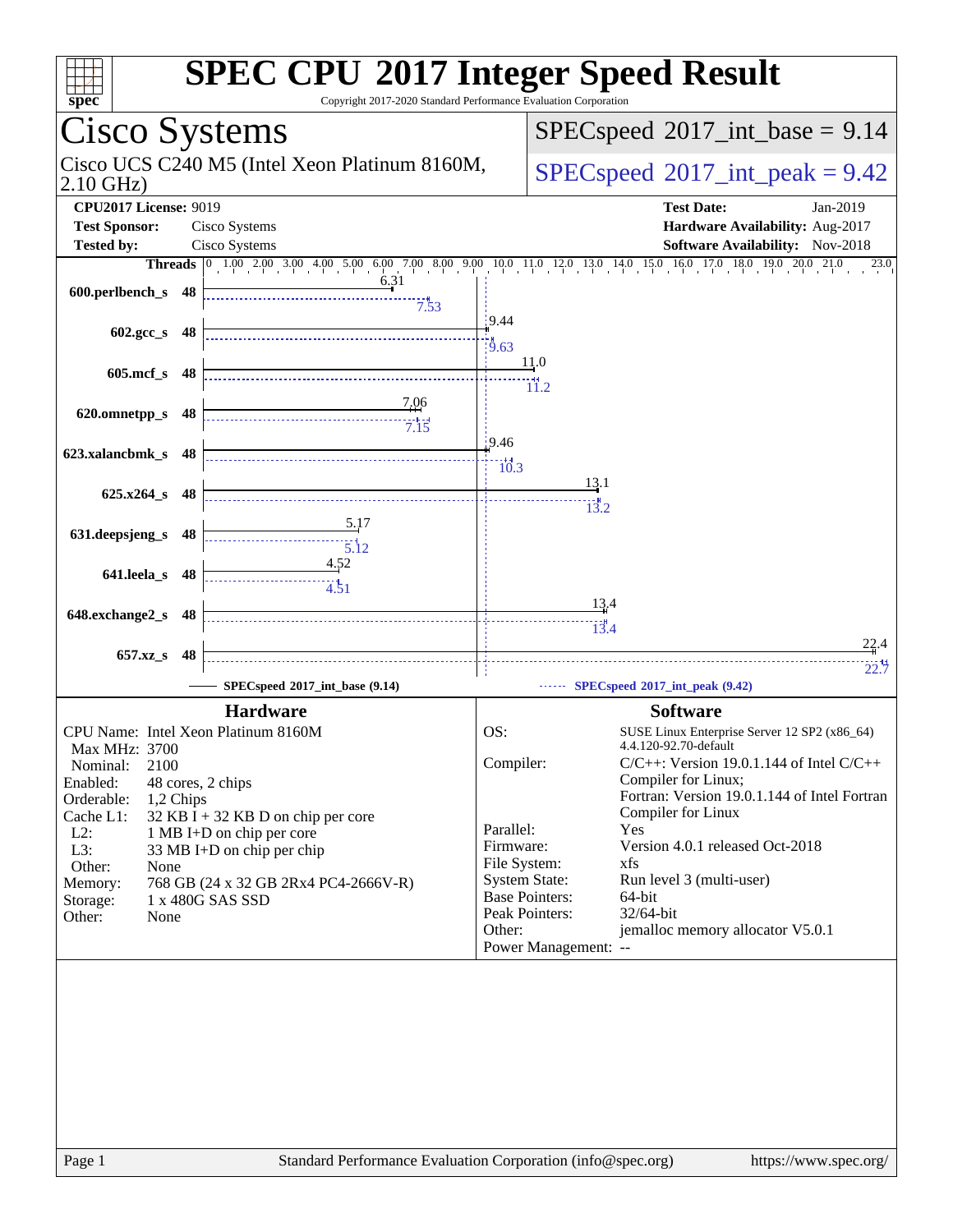

Copyright 2017-2020 Standard Performance Evaluation Corporation

### Cisco Systems

2.10 GHz) Cisco UCS C240 M5 (Intel Xeon Platinum 8160M,  $\big|$  [SPECspeed](http://www.spec.org/auto/cpu2017/Docs/result-fields.html#SPECspeed2017intpeak)®[2017\\_int\\_peak = 9](http://www.spec.org/auto/cpu2017/Docs/result-fields.html#SPECspeed2017intpeak).42

 $SPECspeed^{\circ}2017\_int\_base = 9.14$  $SPECspeed^{\circ}2017\_int\_base = 9.14$ 

**[CPU2017 License:](http://www.spec.org/auto/cpu2017/Docs/result-fields.html#CPU2017License)** 9019 **[Test Date:](http://www.spec.org/auto/cpu2017/Docs/result-fields.html#TestDate)** Jan-2019 **[Test Sponsor:](http://www.spec.org/auto/cpu2017/Docs/result-fields.html#TestSponsor)** Cisco Systems **[Hardware Availability:](http://www.spec.org/auto/cpu2017/Docs/result-fields.html#HardwareAvailability)** Aug-2017 **[Tested by:](http://www.spec.org/auto/cpu2017/Docs/result-fields.html#Testedby)** Cisco Systems **[Software Availability:](http://www.spec.org/auto/cpu2017/Docs/result-fields.html#SoftwareAvailability)** Nov-2018

#### **[Results Table](http://www.spec.org/auto/cpu2017/Docs/result-fields.html#ResultsTable)**

|                                     | <b>Base</b>    |                |       |                | <b>Peak</b> |                |       |                |                |              |                |              |                |              |
|-------------------------------------|----------------|----------------|-------|----------------|-------------|----------------|-------|----------------|----------------|--------------|----------------|--------------|----------------|--------------|
| <b>Benchmark</b>                    | <b>Threads</b> | <b>Seconds</b> | Ratio | <b>Seconds</b> | Ratio       | <b>Seconds</b> | Ratio | <b>Threads</b> | <b>Seconds</b> | <b>Ratio</b> | <b>Seconds</b> | <b>Ratio</b> | <b>Seconds</b> | <b>Ratio</b> |
| 600.perlbench s                     | 48             | 282            | 6.28  | 281            | 6.31        | 280            | 6.34  | 48             | 236            | 7.54         | 237            | 7.48         | 236            | 7.53         |
| $602.\text{gcc}\_\text{s}$          | 48             | 423            | 9.42  | 419            | 9.51        | 422            | 9.44  | 48             | 411            | 9.68         | 414            | 9.63         | 414            | 9.63         |
| $605$ .mcf s                        | 48             | 428            | 11.0  | 428            | <b>11.0</b> | 429            | 11.0  | 48             | 427            | 11.1         | 422            | 11.2         | 422            | 11.2         |
| 620.omnetpp_s                       | 48             | 231            | 7.06  | 237            | 6.89        | 225            | 7.25  | 48             | 228            | 7.15         | 229            | 7.13         | 216            | 7.54         |
| 623.xalancbmk s                     | 48             | 150            | 9.46  | 149            | 9.52        | 151            | 9.39  | 48             | 141            | 10.1         | 138            | <b>10.3</b>  | 138            | 10.3         |
| 625.x264 s                          | 48             | 134            | 13.1  | 134            | 13.2        | 134            | 13.1  | 48             | 134            | 13.2         | 134            | 13.2         | 133            | 13.2         |
| 631.deepsjeng_s                     | 48             | 277            | 5.18  | 277            | 5.17        | 277            | 5.17  | 48             | 280            | 5.12         | 280            | 5.11         | 280            | 5.13         |
| 641.leela s                         | 48             | 378            | 4.52  | 377            | 4.52        | 377            | 4.53  | 48             | 378            | 4.51         | 380            | 4.49         | 378            | 4.52         |
| 648.exchange2_s                     | 48             | 219            | 13.4  | 220            | 13.3        | 220            | 13.4  | 48             | 219            | 13.5         | 220            | 13.4         | 220            | 13.4         |
| $657.xz$ s                          | 48             | 276            | 22.4  | 277            | 22.3        | 276            | 22.4  | 48             | 273            | 22.7         | 271            | 22.8         | 273            | 22.6         |
| $SPECspeed*2017$ int base =<br>9.14 |                |                |       |                |             |                |       |                |                |              |                |              |                |              |

**[SPECspeed](http://www.spec.org/auto/cpu2017/Docs/result-fields.html#SPECspeed2017intpeak)[2017\\_int\\_peak =](http://www.spec.org/auto/cpu2017/Docs/result-fields.html#SPECspeed2017intpeak) 9.42**

Results appear in the [order in which they were run.](http://www.spec.org/auto/cpu2017/Docs/result-fields.html#RunOrder) Bold underlined text [indicates a median measurement](http://www.spec.org/auto/cpu2017/Docs/result-fields.html#Median).

#### **[Operating System Notes](http://www.spec.org/auto/cpu2017/Docs/result-fields.html#OperatingSystemNotes)**

Stack size set to unlimited using "ulimit -s unlimited"

#### **[General Notes](http://www.spec.org/auto/cpu2017/Docs/result-fields.html#GeneralNotes)**

Environment variables set by runcpu before the start of the run: KMP\_AFFINITY = "granularity=fine,scatter" LD\_LIBRARY\_PATH = "/home/cpu2017/lib/ia32:/home/cpu2017/lib/intel64" OMP\_STACKSIZE = "192M"

 Binaries compiled on a system with 1x Intel Core i7-4790 CPU + 32GB RAM memory using Redhat Enterprise Linux 7.4 Transparent Huge Pages enabled by default Prior to runcpu invocation Filesystem page cache synced and cleared with: sync; echo 3> /proc/sys/vm/drop\_caches Yes: The test sponsor attests, as of date of publication, that CVE-2017-5754 (Meltdown) is mitigated in the system as tested and documented. Yes: The test sponsor attests, as of date of publication, that CVE-2017-5753 (Spectre variant 1) is mitigated in the system as tested and documented. Yes: The test sponsor attests, as of date of publication, that CVE-2017-5715 (Spectre variant 2) is mitigated in the system as tested and documented. jemalloc, a general purpose malloc implementation built with the RedHat Enterprise 7.5, and the system compiler gcc 4.8.5 sources available from jemalloc.net or<https://github.com/jemalloc/jemalloc/releases>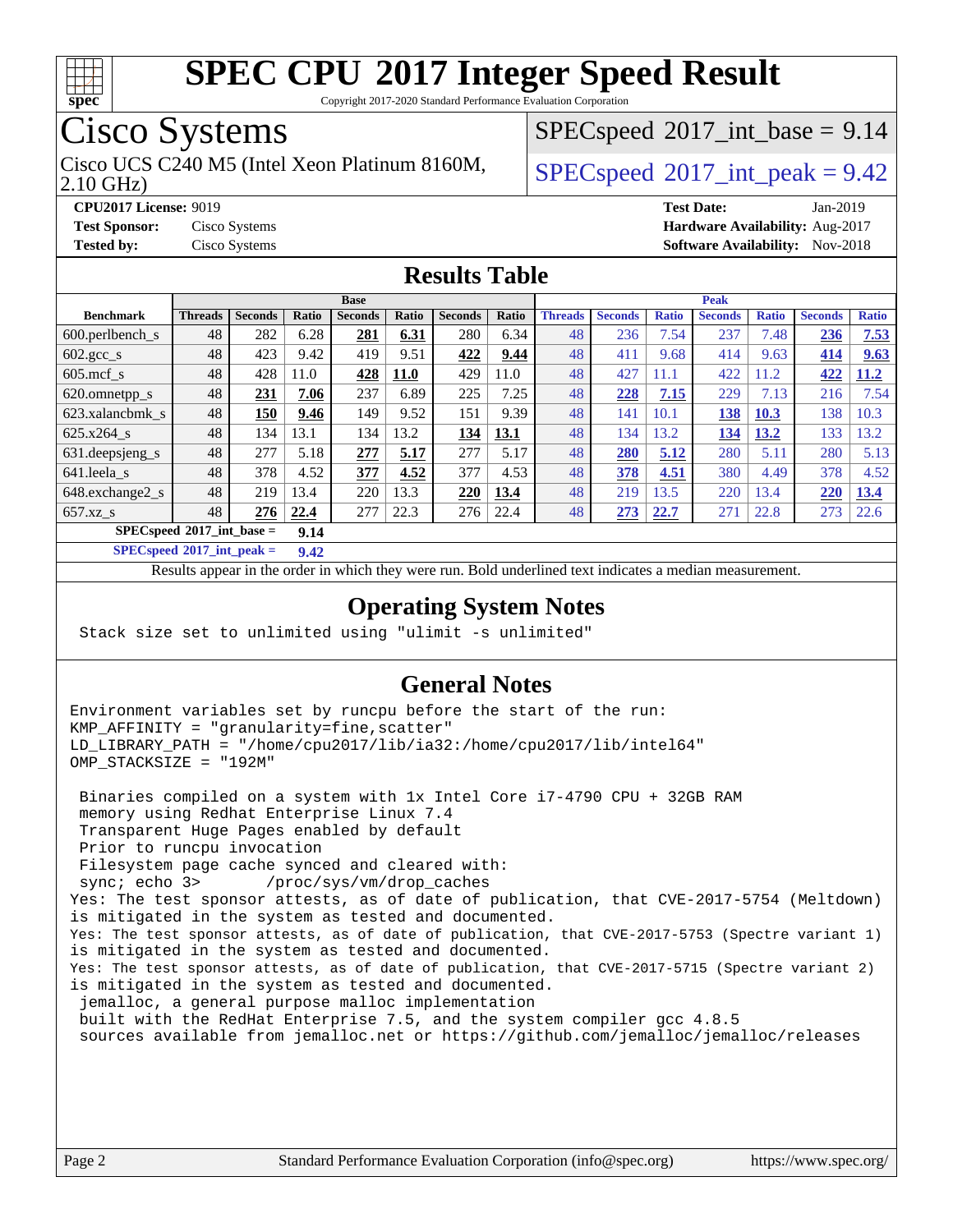

Copyright 2017-2020 Standard Performance Evaluation Corporation

### Cisco Systems

2.10 GHz) Cisco UCS C240 M5 (Intel Xeon Platinum 8160M,  $SPECspeed@2017$  $SPECspeed@2017$  int peak = 9.42

 $SPECspeed^{\circ}2017\_int\_base = 9.14$  $SPECspeed^{\circ}2017\_int\_base = 9.14$ 

**[CPU2017 License:](http://www.spec.org/auto/cpu2017/Docs/result-fields.html#CPU2017License)** 9019 **[Test Date:](http://www.spec.org/auto/cpu2017/Docs/result-fields.html#TestDate)** Jan-2019 **[Test Sponsor:](http://www.spec.org/auto/cpu2017/Docs/result-fields.html#TestSponsor)** Cisco Systems **[Hardware Availability:](http://www.spec.org/auto/cpu2017/Docs/result-fields.html#HardwareAvailability)** Aug-2017 **[Tested by:](http://www.spec.org/auto/cpu2017/Docs/result-fields.html#Testedby)** Cisco Systems **[Software Availability:](http://www.spec.org/auto/cpu2017/Docs/result-fields.html#SoftwareAvailability)** Nov-2018

#### **[Platform Notes](http://www.spec.org/auto/cpu2017/Docs/result-fields.html#PlatformNotes)**

Page 3 Standard Performance Evaluation Corporation [\(info@spec.org\)](mailto:info@spec.org) <https://www.spec.org/> BIOS Settings: Intel HyperThreading Technology set to Disabled CPU performance set to Enterprise Power Performance Tuning set to OS Controls SNC set to Disabled Patrol Scrub set to Disabled Sysinfo program /home/cpu2017/bin/sysinfo Rev: r5974 of 2018-05-19 9bcde8f2999c33d61f64985e45859ea9 running on linux-q5q7 Sun Jan 27 09:58:25 2019 SUT (System Under Test) info as seen by some common utilities. For more information on this section, see <https://www.spec.org/cpu2017/Docs/config.html#sysinfo> From /proc/cpuinfo model name : Intel(R) Xeon(R) Platinum 8160M CPU @ 2.10GHz 2 "physical id"s (chips) 48 "processors" cores, siblings (Caution: counting these is hw and system dependent. The following excerpts from /proc/cpuinfo might not be reliable. Use with caution.) cpu cores : 24 siblings : 24 physical 0: cores 0 1 2 3 4 5 8 9 10 11 12 13 16 17 18 19 20 21 24 25 26 27 28 29 physical 1: cores 0 1 2 3 4 5 8 9 10 11 12 13 16 17 18 19 20 21 24 25 26 27 28 29 From lscpu: Architecture: x86\_64 CPU op-mode(s): 32-bit, 64-bit Byte Order: Little Endian  $CPU(s):$  48 On-line CPU(s) list: 0-47 Thread(s) per core: 1 Core(s) per socket: 24 Socket(s): 2 NUMA node(s): 2 Vendor ID: GenuineIntel CPU family: 6 Model: 85 Model name: Intel(R) Xeon(R) Platinum 8160M CPU @ 2.10GHz Stepping: 4 CPU MHz: 2506.876 CPU max MHz: 3700.0000 CPU min MHz: 1000.0000 BogoMIPS: 4190.12 Virtualization: VT-x L1d cache: 32K L1i cache: 32K **(Continued on next page)**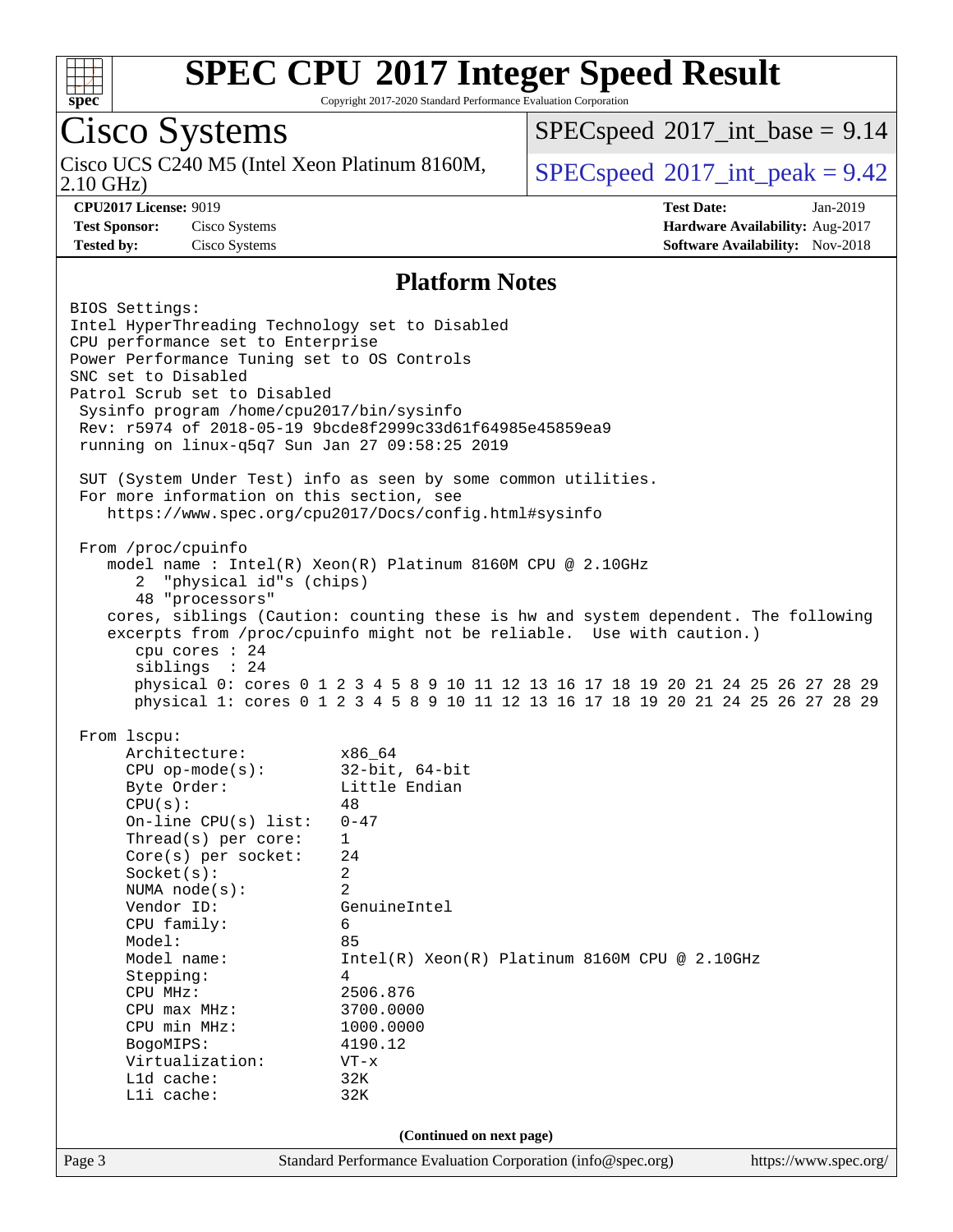

Copyright 2017-2020 Standard Performance Evaluation Corporation

Cisco Systems 2.10 GHz) Cisco UCS C240 M5 (Intel Xeon Platinum 8160M,  $SPECspeed@2017$  $SPECspeed@2017$  int peak = 9.42  $SPECspeed^{\circ}2017\_int\_base = 9.14$  $SPECspeed^{\circ}2017\_int\_base = 9.14$ **[CPU2017 License:](http://www.spec.org/auto/cpu2017/Docs/result-fields.html#CPU2017License)** 9019 **[Test Date:](http://www.spec.org/auto/cpu2017/Docs/result-fields.html#TestDate)** Jan-2019 **[Test Sponsor:](http://www.spec.org/auto/cpu2017/Docs/result-fields.html#TestSponsor)** Cisco Systems **[Hardware Availability:](http://www.spec.org/auto/cpu2017/Docs/result-fields.html#HardwareAvailability)** Aug-2017 **[Tested by:](http://www.spec.org/auto/cpu2017/Docs/result-fields.html#Testedby)** Cisco Systems **[Software Availability:](http://www.spec.org/auto/cpu2017/Docs/result-fields.html#SoftwareAvailability)** Nov-2018 **[Platform Notes \(Continued\)](http://www.spec.org/auto/cpu2017/Docs/result-fields.html#PlatformNotes)** L2 cache: 1024K L3 cache: 33792K NUMA node0  $CPU(s):$  0-23<br>NUMA node1  $CPU(s):$  24-47 NUMA nodel  $CPU(s)$ : Flags: fpu vme de pse tsc msr pae mce cx8 apic sep mtrr pge mca cmov pat pse36 clflush dts acpi mmx fxsr sse sse2 ss ht tm pbe syscall nx pdpe1gb rdtscp lm constant\_tsc art arch\_perfmon pebs bts rep\_good nopl xtopology nonstop\_tsc aperfmperf eagerfpu pni pclmulqdq dtes64 monitor ds\_cpl vmx smx est tm2 ssse3 sdbg fma cx16 xtpr pdcm pcid dca sse4\_1 sse4\_2 x2apic movbe popcnt tsc\_deadline\_timer aes xsave avx f16c rdrand lahf\_lm abm 3dnowprefetch ida arat epb invpcid\_single pln pts dtherm hwp hwp\_act\_window hwp\_epp hwp\_pkg\_req intel\_pt rsb\_ctxsw spec\_ctrl stibp retpoline kaiser tpr\_shadow vnmi flexpriority ept vpid fsgsbase tsc\_adjust bmi1 hle avx2 smep bmi2 erms invpcid rtm cqm mpx avx512f avx512dq rdseed adx smap clflushopt clwb avx512cd avx512bw avx512vl xsaveopt xsavec xgetbv1 cqm\_llc cqm\_occup\_llc /proc/cpuinfo cache data cache size : 33792 KB From numactl --hardware WARNING: a numactl 'node' might or might not correspond to a physical chip. available: 2 nodes (0-1) node 0 cpus: 0 1 2 3 4 5 6 7 8 9 10 11 12 13 14 15 16 17 18 19 20 21 22 23 node 0 size: 385555 MB node 0 free: 384894 MB node 1 cpus: 24 25 26 27 28 29 30 31 32 33 34 35 36 37 38 39 40 41 42 43 44 45 46 47 node 1 size: 386920 MB node 1 free: 386568 MB node distances: node 0 1 0: 10 21 1: 21 10 From /proc/meminfo MemTotal: 791015588 kB HugePages\_Total: 0 Hugepagesize: 2048 kB /usr/bin/lsb\_release -d SUSE Linux Enterprise Server 12 SP2 From /etc/\*release\* /etc/\*version\* SuSE-release: SUSE Linux Enterprise Server 12 (x86\_64) VERSION = 12 PATCHLEVEL = 2 # This file is deprecated and will be removed in a future service pack or release. # Please check /etc/os-release for details about this release. **(Continued on next page)**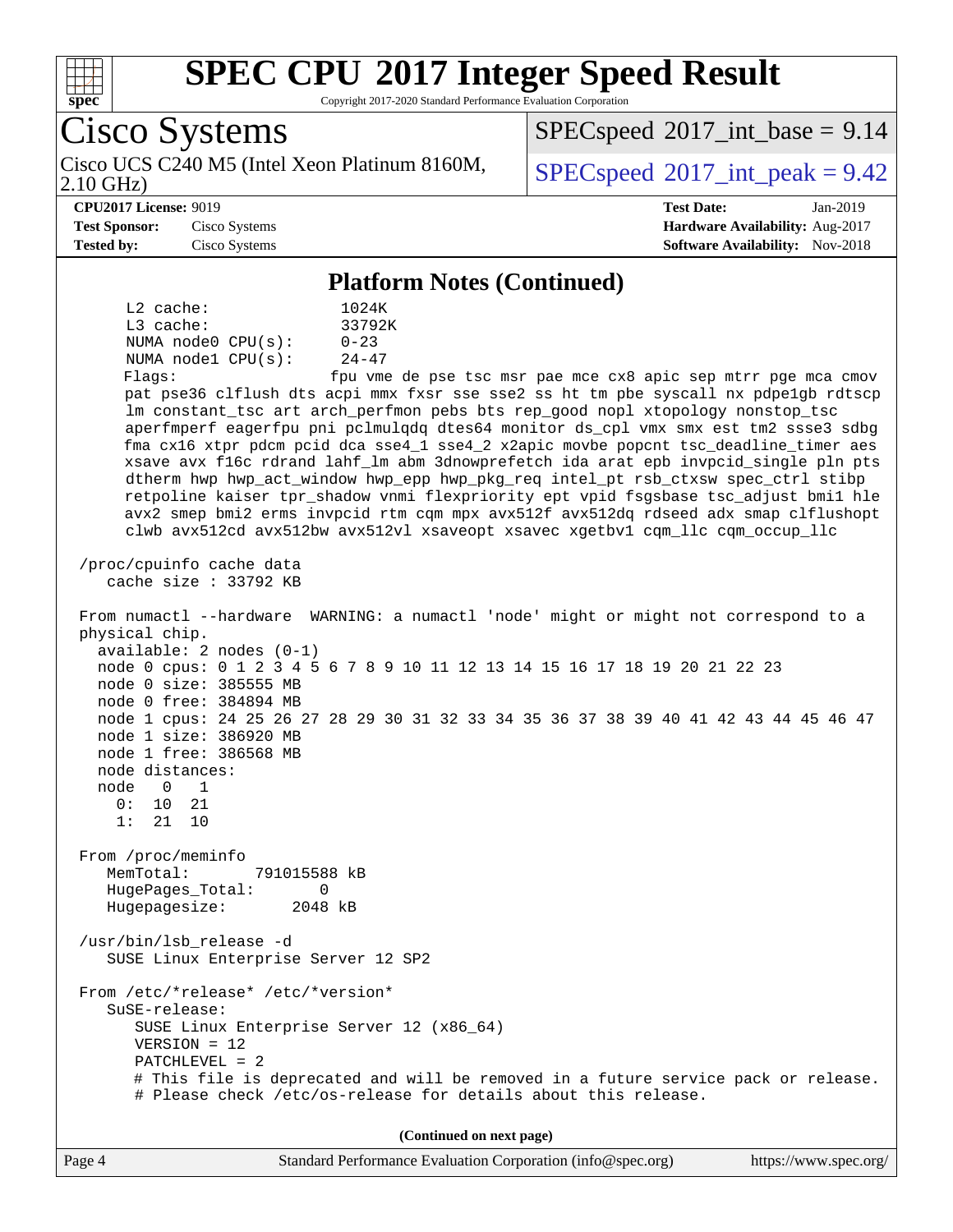

Copyright 2017-2020 Standard Performance Evaluation Corporation

Cisco Systems 2.10 GHz) Cisco UCS C240 M5 (Intel Xeon Platinum 8160M,  $SPECspeed@2017$  $SPECspeed@2017$  int peak = 9.42  $SPECspeed^{\circledcirc}2017\_int\_base = 9.14$  $SPECspeed^{\circledcirc}2017\_int\_base = 9.14$ **[CPU2017 License:](http://www.spec.org/auto/cpu2017/Docs/result-fields.html#CPU2017License)** 9019 **[Test Date:](http://www.spec.org/auto/cpu2017/Docs/result-fields.html#TestDate)** Jan-2019 **[Test Sponsor:](http://www.spec.org/auto/cpu2017/Docs/result-fields.html#TestSponsor)** Cisco Systems **[Hardware Availability:](http://www.spec.org/auto/cpu2017/Docs/result-fields.html#HardwareAvailability)** Aug-2017 **[Tested by:](http://www.spec.org/auto/cpu2017/Docs/result-fields.html#Testedby)** Cisco Systems **[Software Availability:](http://www.spec.org/auto/cpu2017/Docs/result-fields.html#SoftwareAvailability)** Nov-2018 **[Platform Notes \(Continued\)](http://www.spec.org/auto/cpu2017/Docs/result-fields.html#PlatformNotes)** os-release: NAME="SLES" VERSION="12-SP2" VERSION\_ID="12.2" PRETTY\_NAME="SUSE Linux Enterprise Server 12 SP2" ID="sles" ANSI\_COLOR="0;32" CPE\_NAME="cpe:/o:suse:sles:12:sp2" uname -a: Linux linux-q5q7 4.4.120-92.70-default #1 SMP Wed Mar 14 15:59:43 UTC 2018 (52a83de) x86\_64 x86\_64 x86\_64 GNU/Linux Kernel self-reported vulnerability status: CVE-2017-5754 (Meltdown): Mitigation: PTI CVE-2017-5753 (Spectre variant 1): Mitigation: \_\_user pointer sanitization CVE-2017-5715 (Spectre variant 2): Mitigation: IBRS+IBPB run-level 3 Jan 27 09:57 SPEC is set to: /home/cpu2017 Filesystem Type Size Used Avail Use% Mounted on /dev/sdc3 xfs 404G 21G 384G 6% /home Additional information from dmidecode follows. WARNING: Use caution when you interpret this section. The 'dmidecode' program reads system data which is "intended to allow hardware to be accurately determined", but the intent may not be met, as there are frequent changes to hardware, firmware, and the "DMTF SMBIOS" standard. BIOS Cisco Systems, Inc. C240M5.4.0.1.139.1003182220 10/03/2018 Memory: 24x 0xCE00 M393A4K40BB2-CTD 32 GB 2 rank 2666 (End of data from sysinfo program) **[Compiler Version Notes](http://www.spec.org/auto/cpu2017/Docs/result-fields.html#CompilerVersionNotes)** ============================================================================== C | 600.perlbench\_s(base, peak) 602.gcc\_s(base, peak) 605.mcf\_s(base, | peak) 625.x264\_s(base, peak) 657.xz\_s(base, peak) ----------------------------------------------------------------------------- icc (ICC) 19.0.1.144 20181018 Copyright (C) 1985-2018 Intel Corporation. All rights reserved. ------------------------------------------------------------------------------ ============================================================================== **(Continued on next page)**

Page 5 Standard Performance Evaluation Corporation [\(info@spec.org\)](mailto:info@spec.org) <https://www.spec.org/>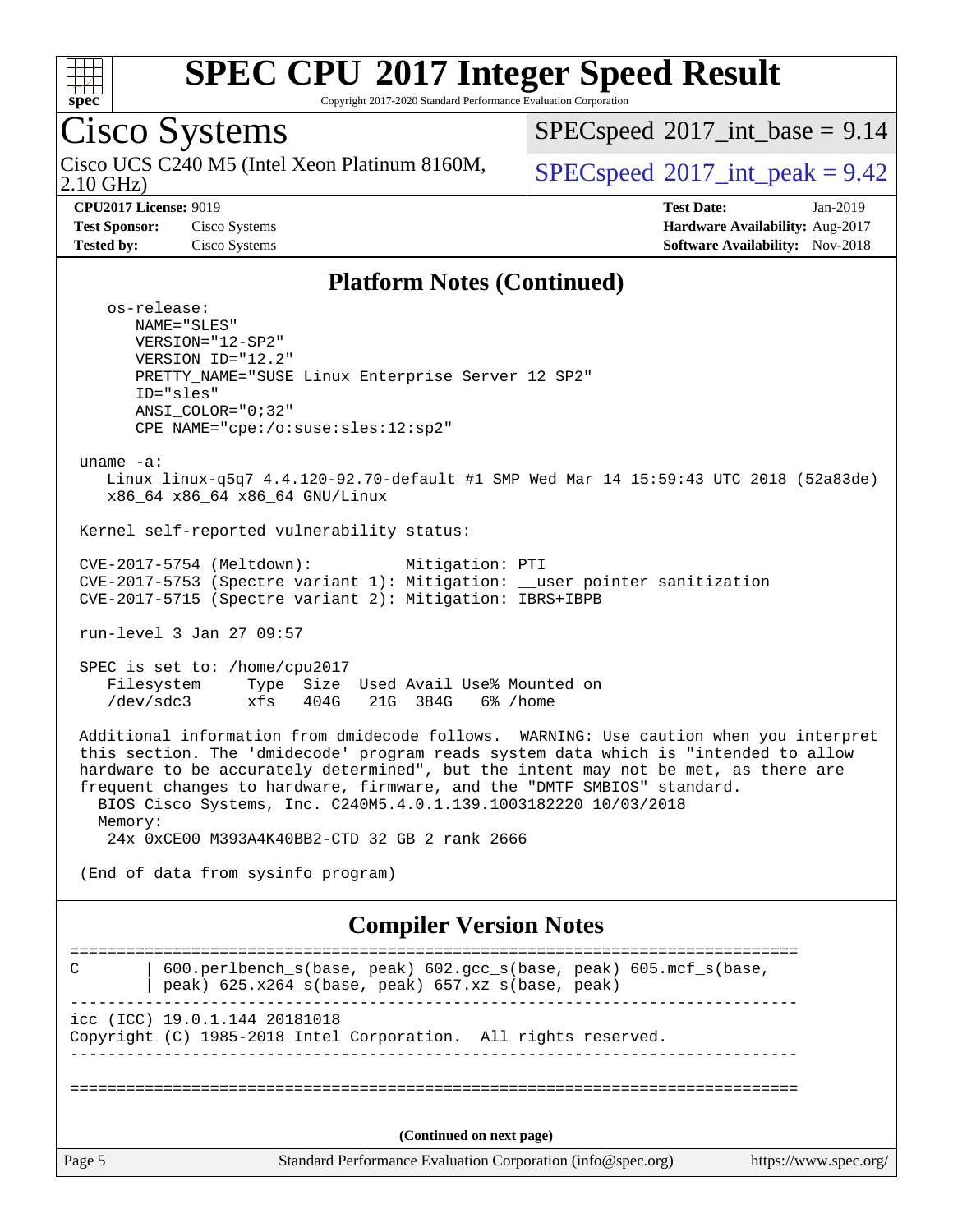

Copyright 2017-2020 Standard Performance Evaluation Corporation

### Cisco Systems

Cisco UCS C240 M5 (Intel Xeon Platinum 8160M,  $SPECspeed@2017\_int\_peak = 9.42$  $SPECspeed@2017\_int\_peak = 9.42$ 

 $SPECspeed*2017\_int\_base = 9.14$  $SPECspeed*2017\_int\_base = 9.14$ 

2.10 GHz)

**[CPU2017 License:](http://www.spec.org/auto/cpu2017/Docs/result-fields.html#CPU2017License)** 9019 **[Test Date:](http://www.spec.org/auto/cpu2017/Docs/result-fields.html#TestDate)** Jan-2019 **[Test Sponsor:](http://www.spec.org/auto/cpu2017/Docs/result-fields.html#TestSponsor)** Cisco Systems **[Hardware Availability:](http://www.spec.org/auto/cpu2017/Docs/result-fields.html#HardwareAvailability)** Aug-2017 **[Tested by:](http://www.spec.org/auto/cpu2017/Docs/result-fields.html#Testedby)** Cisco Systems **[Software Availability:](http://www.spec.org/auto/cpu2017/Docs/result-fields.html#SoftwareAvailability)** Nov-2018

#### **[Compiler Version Notes \(Continued\)](http://www.spec.org/auto/cpu2017/Docs/result-fields.html#CompilerVersionNotes)**

| $C++$                                        | 620.omnetpp s(base, peak) 623.xalancbmk s(base, peak)<br>$631.\text{deepsigng_s(base, peak)}$ 641.leela_s(base, peak) |  |  |  |  |  |  |  |
|----------------------------------------------|-----------------------------------------------------------------------------------------------------------------------|--|--|--|--|--|--|--|
|                                              | icpc (ICC) 19.0.1.144 20181018<br>Copyright (C) 1985-2018 Intel Corporation. All rights reserved.                     |  |  |  |  |  |  |  |
| Fortran   $648$ . exchange2 $s$ (base, peak) |                                                                                                                       |  |  |  |  |  |  |  |
|                                              | ifort (IFORT) 19.0.1.144 20181018<br>Copyright (C) 1985-2018 Intel Corporation. All rights reserved.                  |  |  |  |  |  |  |  |

#### **[Base Compiler Invocation](http://www.spec.org/auto/cpu2017/Docs/result-fields.html#BaseCompilerInvocation)**

[C benchmarks](http://www.spec.org/auto/cpu2017/Docs/result-fields.html#Cbenchmarks): [icc -m64 -std=c11](http://www.spec.org/cpu2017/results/res2019q1/cpu2017-20190205-11040.flags.html#user_CCbase_intel_icc_64bit_c11_33ee0cdaae7deeeab2a9725423ba97205ce30f63b9926c2519791662299b76a0318f32ddfffdc46587804de3178b4f9328c46fa7c2b0cd779d7a61945c91cd35)

[C++ benchmarks:](http://www.spec.org/auto/cpu2017/Docs/result-fields.html#CXXbenchmarks) [icpc -m64](http://www.spec.org/cpu2017/results/res2019q1/cpu2017-20190205-11040.flags.html#user_CXXbase_intel_icpc_64bit_4ecb2543ae3f1412ef961e0650ca070fec7b7afdcd6ed48761b84423119d1bf6bdf5cad15b44d48e7256388bc77273b966e5eb805aefd121eb22e9299b2ec9d9)

[Fortran benchmarks](http://www.spec.org/auto/cpu2017/Docs/result-fields.html#Fortranbenchmarks): [ifort -m64](http://www.spec.org/cpu2017/results/res2019q1/cpu2017-20190205-11040.flags.html#user_FCbase_intel_ifort_64bit_24f2bb282fbaeffd6157abe4f878425411749daecae9a33200eee2bee2fe76f3b89351d69a8130dd5949958ce389cf37ff59a95e7a40d588e8d3a57e0c3fd751)

#### **[Base Portability Flags](http://www.spec.org/auto/cpu2017/Docs/result-fields.html#BasePortabilityFlags)**

 600.perlbench\_s: [-DSPEC\\_LP64](http://www.spec.org/cpu2017/results/res2019q1/cpu2017-20190205-11040.flags.html#b600.perlbench_s_basePORTABILITY_DSPEC_LP64) [-DSPEC\\_LINUX\\_X64](http://www.spec.org/cpu2017/results/res2019q1/cpu2017-20190205-11040.flags.html#b600.perlbench_s_baseCPORTABILITY_DSPEC_LINUX_X64) 602.gcc\_s: [-DSPEC\\_LP64](http://www.spec.org/cpu2017/results/res2019q1/cpu2017-20190205-11040.flags.html#suite_basePORTABILITY602_gcc_s_DSPEC_LP64) 605.mcf\_s: [-DSPEC\\_LP64](http://www.spec.org/cpu2017/results/res2019q1/cpu2017-20190205-11040.flags.html#suite_basePORTABILITY605_mcf_s_DSPEC_LP64) 620.omnetpp\_s: [-DSPEC\\_LP64](http://www.spec.org/cpu2017/results/res2019q1/cpu2017-20190205-11040.flags.html#suite_basePORTABILITY620_omnetpp_s_DSPEC_LP64) 623.xalancbmk\_s: [-DSPEC\\_LP64](http://www.spec.org/cpu2017/results/res2019q1/cpu2017-20190205-11040.flags.html#suite_basePORTABILITY623_xalancbmk_s_DSPEC_LP64) [-DSPEC\\_LINUX](http://www.spec.org/cpu2017/results/res2019q1/cpu2017-20190205-11040.flags.html#b623.xalancbmk_s_baseCXXPORTABILITY_DSPEC_LINUX) 625.x264\_s: [-DSPEC\\_LP64](http://www.spec.org/cpu2017/results/res2019q1/cpu2017-20190205-11040.flags.html#suite_basePORTABILITY625_x264_s_DSPEC_LP64) 631.deepsjeng\_s: [-DSPEC\\_LP64](http://www.spec.org/cpu2017/results/res2019q1/cpu2017-20190205-11040.flags.html#suite_basePORTABILITY631_deepsjeng_s_DSPEC_LP64) 641.leela\_s: [-DSPEC\\_LP64](http://www.spec.org/cpu2017/results/res2019q1/cpu2017-20190205-11040.flags.html#suite_basePORTABILITY641_leela_s_DSPEC_LP64) 648.exchange2\_s: [-DSPEC\\_LP64](http://www.spec.org/cpu2017/results/res2019q1/cpu2017-20190205-11040.flags.html#suite_basePORTABILITY648_exchange2_s_DSPEC_LP64) 657.xz\_s: [-DSPEC\\_LP64](http://www.spec.org/cpu2017/results/res2019q1/cpu2017-20190205-11040.flags.html#suite_basePORTABILITY657_xz_s_DSPEC_LP64)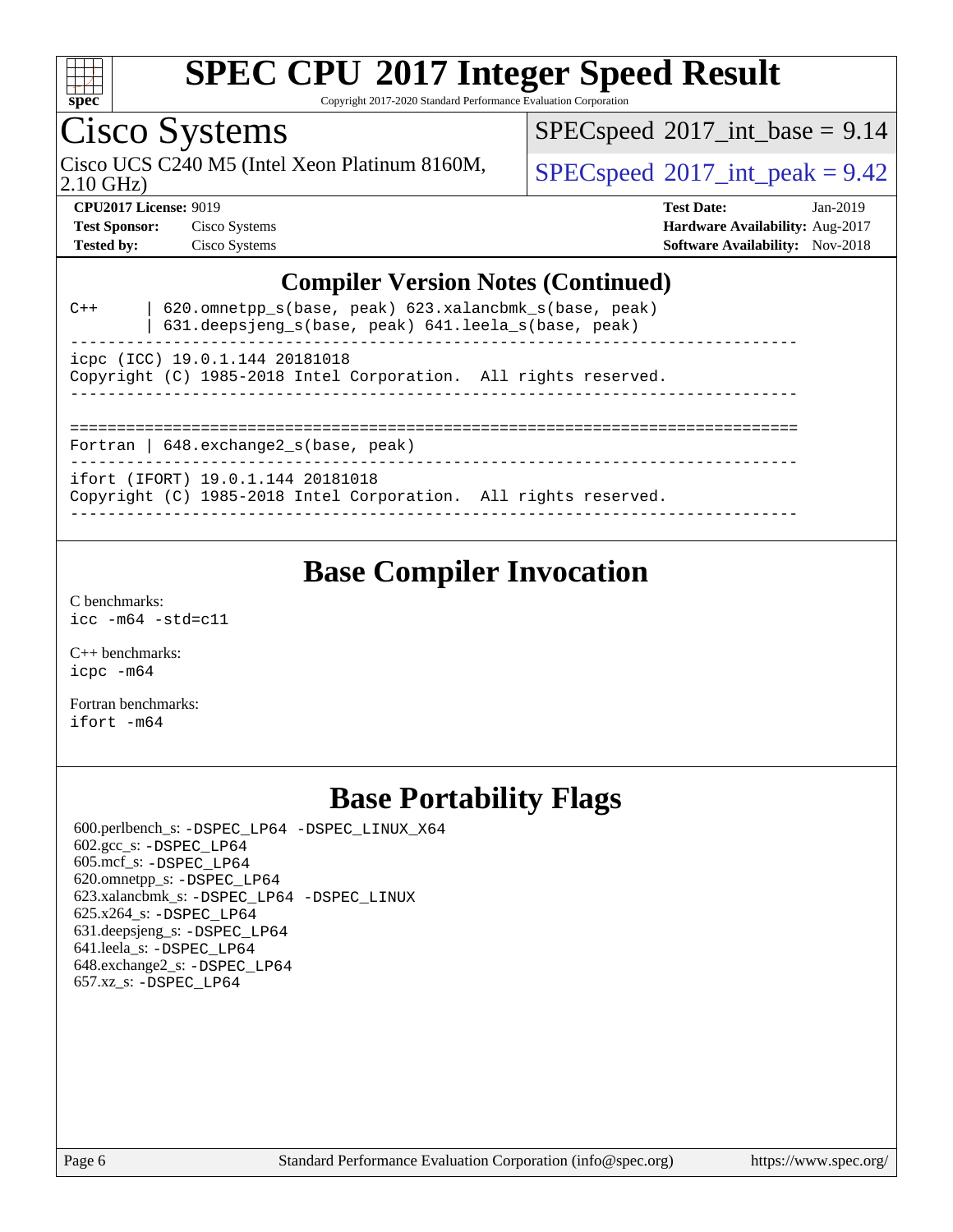

Copyright 2017-2020 Standard Performance Evaluation Corporation

### Cisco Systems

Cisco UCS C240 M5 (Intel Xeon Platinum 8160M,  $\big|$  [SPECspeed](http://www.spec.org/auto/cpu2017/Docs/result-fields.html#SPECspeed2017intpeak)®[2017\\_int\\_peak = 9](http://www.spec.org/auto/cpu2017/Docs/result-fields.html#SPECspeed2017intpeak).42

 $SPECspeed^{\circ}2017\_int\_base = 9.14$  $SPECspeed^{\circ}2017\_int\_base = 9.14$ 

2.10 GHz)

**[CPU2017 License:](http://www.spec.org/auto/cpu2017/Docs/result-fields.html#CPU2017License)** 9019 **[Test Date:](http://www.spec.org/auto/cpu2017/Docs/result-fields.html#TestDate)** Jan-2019 **[Test Sponsor:](http://www.spec.org/auto/cpu2017/Docs/result-fields.html#TestSponsor)** Cisco Systems **[Hardware Availability:](http://www.spec.org/auto/cpu2017/Docs/result-fields.html#HardwareAvailability)** Aug-2017 **[Tested by:](http://www.spec.org/auto/cpu2017/Docs/result-fields.html#Testedby)** Cisco Systems **[Software Availability:](http://www.spec.org/auto/cpu2017/Docs/result-fields.html#SoftwareAvailability)** Nov-2018

### **[Base Optimization Flags](http://www.spec.org/auto/cpu2017/Docs/result-fields.html#BaseOptimizationFlags)**

#### [C benchmarks](http://www.spec.org/auto/cpu2017/Docs/result-fields.html#Cbenchmarks):

[-Wl,-z,muldefs](http://www.spec.org/cpu2017/results/res2019q1/cpu2017-20190205-11040.flags.html#user_CCbase_link_force_multiple1_b4cbdb97b34bdee9ceefcfe54f4c8ea74255f0b02a4b23e853cdb0e18eb4525ac79b5a88067c842dd0ee6996c24547a27a4b99331201badda8798ef8a743f577) [-xCORE-AVX512](http://www.spec.org/cpu2017/results/res2019q1/cpu2017-20190205-11040.flags.html#user_CCbase_f-xCORE-AVX512) [-ipo](http://www.spec.org/cpu2017/results/res2019q1/cpu2017-20190205-11040.flags.html#user_CCbase_f-ipo) [-O3](http://www.spec.org/cpu2017/results/res2019q1/cpu2017-20190205-11040.flags.html#user_CCbase_f-O3) [-no-prec-div](http://www.spec.org/cpu2017/results/res2019q1/cpu2017-20190205-11040.flags.html#user_CCbase_f-no-prec-div) [-qopt-mem-layout-trans=3](http://www.spec.org/cpu2017/results/res2019q1/cpu2017-20190205-11040.flags.html#user_CCbase_f-qopt-mem-layout-trans_de80db37974c74b1f0e20d883f0b675c88c3b01e9d123adea9b28688d64333345fb62bc4a798493513fdb68f60282f9a726aa07f478b2f7113531aecce732043) [-qopenmp](http://www.spec.org/cpu2017/results/res2019q1/cpu2017-20190205-11040.flags.html#user_CCbase_qopenmp_16be0c44f24f464004c6784a7acb94aca937f053568ce72f94b139a11c7c168634a55f6653758ddd83bcf7b8463e8028bb0b48b77bcddc6b78d5d95bb1df2967) [-DSPEC\\_OPENMP](http://www.spec.org/cpu2017/results/res2019q1/cpu2017-20190205-11040.flags.html#suite_CCbase_DSPEC_OPENMP) [-L/home/cpu2017/je5.0.1-64/](http://www.spec.org/cpu2017/results/res2019q1/cpu2017-20190205-11040.flags.html#user_CCbase_jemalloc_link_path64_8e927a5f1bdac0405e66c637541874330e08086b5e62a1d024bcf3497e3c64fd173c8afb7d1730d51f6da781ef4c439bdab468bb8364cf71435e0c609fac500c) [-ljemalloc](http://www.spec.org/cpu2017/results/res2019q1/cpu2017-20190205-11040.flags.html#user_CCbase_jemalloc_link_lib_d1249b907c500fa1c0672f44f562e3d0f79738ae9e3c4a9c376d49f265a04b9c99b167ecedbf6711b3085be911c67ff61f150a17b3472be731631ba4d0471706)

[C++ benchmarks:](http://www.spec.org/auto/cpu2017/Docs/result-fields.html#CXXbenchmarks)

[-Wl,-z,muldefs](http://www.spec.org/cpu2017/results/res2019q1/cpu2017-20190205-11040.flags.html#user_CXXbase_link_force_multiple1_b4cbdb97b34bdee9ceefcfe54f4c8ea74255f0b02a4b23e853cdb0e18eb4525ac79b5a88067c842dd0ee6996c24547a27a4b99331201badda8798ef8a743f577) [-xCORE-AVX512](http://www.spec.org/cpu2017/results/res2019q1/cpu2017-20190205-11040.flags.html#user_CXXbase_f-xCORE-AVX512) [-ipo](http://www.spec.org/cpu2017/results/res2019q1/cpu2017-20190205-11040.flags.html#user_CXXbase_f-ipo) [-O3](http://www.spec.org/cpu2017/results/res2019q1/cpu2017-20190205-11040.flags.html#user_CXXbase_f-O3) [-no-prec-div](http://www.spec.org/cpu2017/results/res2019q1/cpu2017-20190205-11040.flags.html#user_CXXbase_f-no-prec-div) [-qopt-mem-layout-trans=3](http://www.spec.org/cpu2017/results/res2019q1/cpu2017-20190205-11040.flags.html#user_CXXbase_f-qopt-mem-layout-trans_de80db37974c74b1f0e20d883f0b675c88c3b01e9d123adea9b28688d64333345fb62bc4a798493513fdb68f60282f9a726aa07f478b2f7113531aecce732043) [-L/home/cpu2017/je5.0.1-64/](http://www.spec.org/cpu2017/results/res2019q1/cpu2017-20190205-11040.flags.html#user_CXXbase_jemalloc_link_path64_8e927a5f1bdac0405e66c637541874330e08086b5e62a1d024bcf3497e3c64fd173c8afb7d1730d51f6da781ef4c439bdab468bb8364cf71435e0c609fac500c) [-ljemalloc](http://www.spec.org/cpu2017/results/res2019q1/cpu2017-20190205-11040.flags.html#user_CXXbase_jemalloc_link_lib_d1249b907c500fa1c0672f44f562e3d0f79738ae9e3c4a9c376d49f265a04b9c99b167ecedbf6711b3085be911c67ff61f150a17b3472be731631ba4d0471706)

#### [Fortran benchmarks](http://www.spec.org/auto/cpu2017/Docs/result-fields.html#Fortranbenchmarks):

[-Wl,-z,muldefs](http://www.spec.org/cpu2017/results/res2019q1/cpu2017-20190205-11040.flags.html#user_FCbase_link_force_multiple1_b4cbdb97b34bdee9ceefcfe54f4c8ea74255f0b02a4b23e853cdb0e18eb4525ac79b5a88067c842dd0ee6996c24547a27a4b99331201badda8798ef8a743f577) [-xCORE-AVX512](http://www.spec.org/cpu2017/results/res2019q1/cpu2017-20190205-11040.flags.html#user_FCbase_f-xCORE-AVX512) [-ipo](http://www.spec.org/cpu2017/results/res2019q1/cpu2017-20190205-11040.flags.html#user_FCbase_f-ipo) [-O3](http://www.spec.org/cpu2017/results/res2019q1/cpu2017-20190205-11040.flags.html#user_FCbase_f-O3) [-no-prec-div](http://www.spec.org/cpu2017/results/res2019q1/cpu2017-20190205-11040.flags.html#user_FCbase_f-no-prec-div) [-qopt-mem-layout-trans=3](http://www.spec.org/cpu2017/results/res2019q1/cpu2017-20190205-11040.flags.html#user_FCbase_f-qopt-mem-layout-trans_de80db37974c74b1f0e20d883f0b675c88c3b01e9d123adea9b28688d64333345fb62bc4a798493513fdb68f60282f9a726aa07f478b2f7113531aecce732043) [-nostandard-realloc-lhs](http://www.spec.org/cpu2017/results/res2019q1/cpu2017-20190205-11040.flags.html#user_FCbase_f_2003_std_realloc_82b4557e90729c0f113870c07e44d33d6f5a304b4f63d4c15d2d0f1fab99f5daaed73bdb9275d9ae411527f28b936061aa8b9c8f2d63842963b95c9dd6426b8a) [-align array32byte](http://www.spec.org/cpu2017/results/res2019q1/cpu2017-20190205-11040.flags.html#user_FCbase_align_array32byte_b982fe038af199962ba9a80c053b8342c548c85b40b8e86eb3cc33dee0d7986a4af373ac2d51c3f7cf710a18d62fdce2948f201cd044323541f22fc0fffc51b6)  $-L/home/cpu2017/je5.0.1-64/ -ljemalloc$  $-L/home/cpu2017/je5.0.1-64/ -ljemalloc$  $-L/home/cpu2017/je5.0.1-64/ -ljemalloc$ 

#### **[Peak Compiler Invocation](http://www.spec.org/auto/cpu2017/Docs/result-fields.html#PeakCompilerInvocation)**

[C benchmarks](http://www.spec.org/auto/cpu2017/Docs/result-fields.html#Cbenchmarks): [icc -m64 -std=c11](http://www.spec.org/cpu2017/results/res2019q1/cpu2017-20190205-11040.flags.html#user_CCpeak_intel_icc_64bit_c11_33ee0cdaae7deeeab2a9725423ba97205ce30f63b9926c2519791662299b76a0318f32ddfffdc46587804de3178b4f9328c46fa7c2b0cd779d7a61945c91cd35)

[C++ benchmarks \(except as noted below\):](http://www.spec.org/auto/cpu2017/Docs/result-fields.html#CXXbenchmarksexceptasnotedbelow) [icpc -m64](http://www.spec.org/cpu2017/results/res2019q1/cpu2017-20190205-11040.flags.html#user_CXXpeak_intel_icpc_64bit_4ecb2543ae3f1412ef961e0650ca070fec7b7afdcd6ed48761b84423119d1bf6bdf5cad15b44d48e7256388bc77273b966e5eb805aefd121eb22e9299b2ec9d9)

623.xalancbmk\_s: [icpc -m32 -L/opt/intel/lib/ia32](http://www.spec.org/cpu2017/results/res2019q1/cpu2017-20190205-11040.flags.html#user_peakCXXLD623_xalancbmk_s_intel_icpc_44eae83c1f565e7e266431f067370024ba26559400a3332485578bf716e23841c734f948145e944e2f4b6f3ce32c2c966ea92b66ca79c6f94f301242c0f554cf)

[Fortran benchmarks](http://www.spec.org/auto/cpu2017/Docs/result-fields.html#Fortranbenchmarks): [ifort -m64](http://www.spec.org/cpu2017/results/res2019q1/cpu2017-20190205-11040.flags.html#user_FCpeak_intel_ifort_64bit_24f2bb282fbaeffd6157abe4f878425411749daecae9a33200eee2bee2fe76f3b89351d69a8130dd5949958ce389cf37ff59a95e7a40d588e8d3a57e0c3fd751)

#### **[Peak Portability Flags](http://www.spec.org/auto/cpu2017/Docs/result-fields.html#PeakPortabilityFlags)**

 600.perlbench\_s: [-DSPEC\\_LP64](http://www.spec.org/cpu2017/results/res2019q1/cpu2017-20190205-11040.flags.html#b600.perlbench_s_peakPORTABILITY_DSPEC_LP64) [-DSPEC\\_LINUX\\_X64](http://www.spec.org/cpu2017/results/res2019q1/cpu2017-20190205-11040.flags.html#b600.perlbench_s_peakCPORTABILITY_DSPEC_LINUX_X64) 602.gcc\_s: [-DSPEC\\_LP64](http://www.spec.org/cpu2017/results/res2019q1/cpu2017-20190205-11040.flags.html#suite_peakPORTABILITY602_gcc_s_DSPEC_LP64) 605.mcf\_s: [-DSPEC\\_LP64](http://www.spec.org/cpu2017/results/res2019q1/cpu2017-20190205-11040.flags.html#suite_peakPORTABILITY605_mcf_s_DSPEC_LP64) 620.omnetpp\_s: [-DSPEC\\_LP64](http://www.spec.org/cpu2017/results/res2019q1/cpu2017-20190205-11040.flags.html#suite_peakPORTABILITY620_omnetpp_s_DSPEC_LP64) 623.xalancbmk\_s: [-D\\_FILE\\_OFFSET\\_BITS=64](http://www.spec.org/cpu2017/results/res2019q1/cpu2017-20190205-11040.flags.html#user_peakPORTABILITY623_xalancbmk_s_file_offset_bits_64_5ae949a99b284ddf4e95728d47cb0843d81b2eb0e18bdfe74bbf0f61d0b064f4bda2f10ea5eb90e1dcab0e84dbc592acfc5018bc955c18609f94ddb8d550002c) [-DSPEC\\_LINUX](http://www.spec.org/cpu2017/results/res2019q1/cpu2017-20190205-11040.flags.html#b623.xalancbmk_s_peakCXXPORTABILITY_DSPEC_LINUX) 625.x264\_s: [-DSPEC\\_LP64](http://www.spec.org/cpu2017/results/res2019q1/cpu2017-20190205-11040.flags.html#suite_peakPORTABILITY625_x264_s_DSPEC_LP64) 631.deepsjeng\_s: [-DSPEC\\_LP64](http://www.spec.org/cpu2017/results/res2019q1/cpu2017-20190205-11040.flags.html#suite_peakPORTABILITY631_deepsjeng_s_DSPEC_LP64) 641.leela\_s: [-DSPEC\\_LP64](http://www.spec.org/cpu2017/results/res2019q1/cpu2017-20190205-11040.flags.html#suite_peakPORTABILITY641_leela_s_DSPEC_LP64) 648.exchange2\_s: [-DSPEC\\_LP64](http://www.spec.org/cpu2017/results/res2019q1/cpu2017-20190205-11040.flags.html#suite_peakPORTABILITY648_exchange2_s_DSPEC_LP64) 657.xz\_s: [-DSPEC\\_LP64](http://www.spec.org/cpu2017/results/res2019q1/cpu2017-20190205-11040.flags.html#suite_peakPORTABILITY657_xz_s_DSPEC_LP64)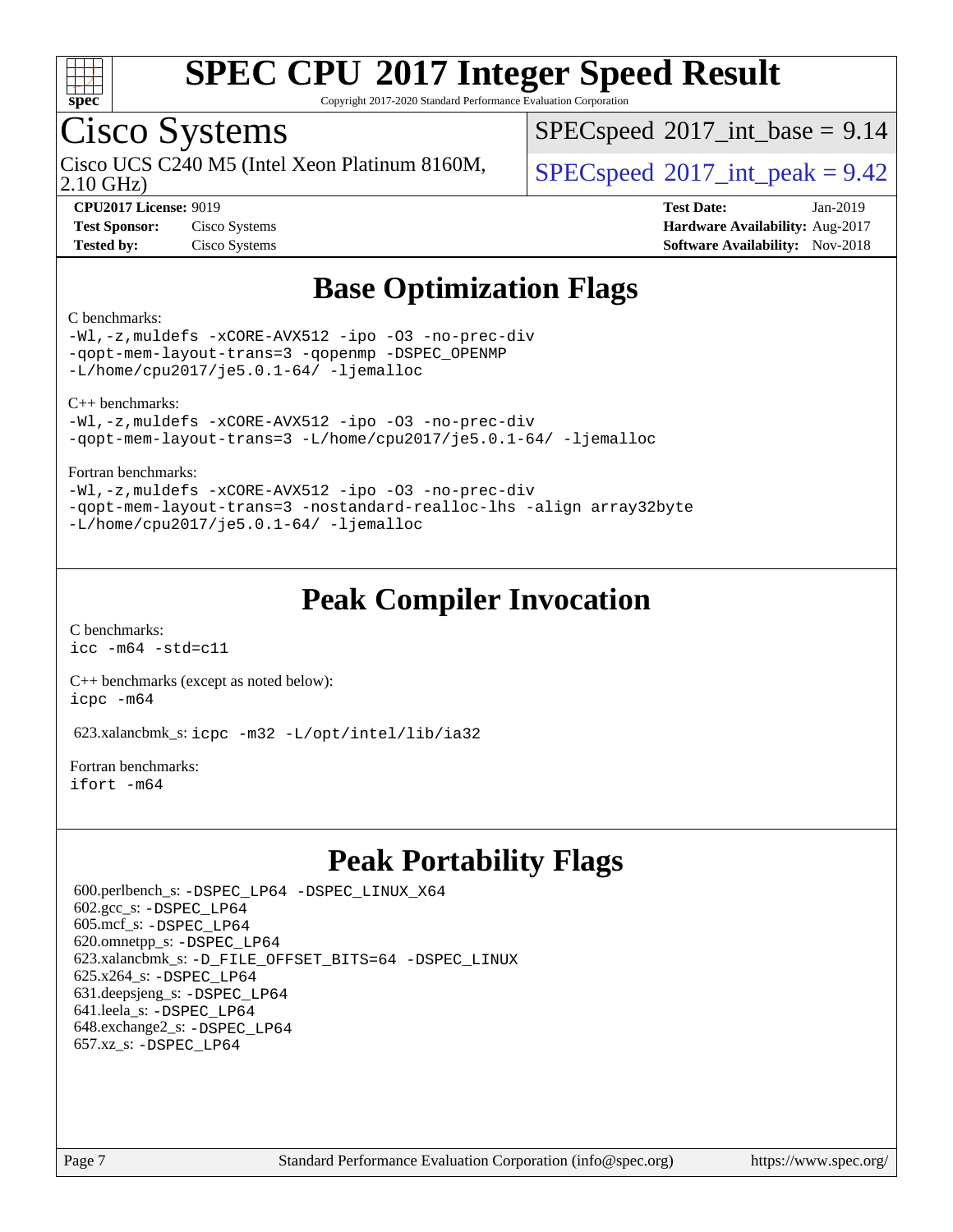

Copyright 2017-2020 Standard Performance Evaluation Corporation

### Cisco Systems

2.10 GHz) Cisco UCS C240 M5 (Intel Xeon Platinum 8160M,  $\big|$  [SPECspeed](http://www.spec.org/auto/cpu2017/Docs/result-fields.html#SPECspeed2017intpeak)®[2017\\_int\\_peak = 9](http://www.spec.org/auto/cpu2017/Docs/result-fields.html#SPECspeed2017intpeak).42

 $SPECspeed^{\circ}2017\_int\_base = 9.14$  $SPECspeed^{\circ}2017\_int\_base = 9.14$ 

**[CPU2017 License:](http://www.spec.org/auto/cpu2017/Docs/result-fields.html#CPU2017License)** 9019 **[Test Date:](http://www.spec.org/auto/cpu2017/Docs/result-fields.html#TestDate)** Jan-2019 **[Test Sponsor:](http://www.spec.org/auto/cpu2017/Docs/result-fields.html#TestSponsor)** Cisco Systems **[Hardware Availability:](http://www.spec.org/auto/cpu2017/Docs/result-fields.html#HardwareAvailability)** Aug-2017 **[Tested by:](http://www.spec.org/auto/cpu2017/Docs/result-fields.html#Testedby)** Cisco Systems **[Software Availability:](http://www.spec.org/auto/cpu2017/Docs/result-fields.html#SoftwareAvailability)** Nov-2018

### **[Peak Optimization Flags](http://www.spec.org/auto/cpu2017/Docs/result-fields.html#PeakOptimizationFlags)**

[C benchmarks](http://www.spec.org/auto/cpu2017/Docs/result-fields.html#Cbenchmarks):

 600.perlbench\_s: [-Wl,-z,muldefs](http://www.spec.org/cpu2017/results/res2019q1/cpu2017-20190205-11040.flags.html#user_peakEXTRA_LDFLAGS600_perlbench_s_link_force_multiple1_b4cbdb97b34bdee9ceefcfe54f4c8ea74255f0b02a4b23e853cdb0e18eb4525ac79b5a88067c842dd0ee6996c24547a27a4b99331201badda8798ef8a743f577) [-prof-gen](http://www.spec.org/cpu2017/results/res2019q1/cpu2017-20190205-11040.flags.html#user_peakPASS1_CFLAGSPASS1_LDFLAGS600_perlbench_s_prof_gen_5aa4926d6013ddb2a31985c654b3eb18169fc0c6952a63635c234f711e6e63dd76e94ad52365559451ec499a2cdb89e4dc58ba4c67ef54ca681ffbe1461d6b36)(pass 1) [-prof-use](http://www.spec.org/cpu2017/results/res2019q1/cpu2017-20190205-11040.flags.html#user_peakPASS2_CFLAGSPASS2_LDFLAGS600_perlbench_s_prof_use_1a21ceae95f36a2b53c25747139a6c16ca95bd9def2a207b4f0849963b97e94f5260e30a0c64f4bb623698870e679ca08317ef8150905d41bd88c6f78df73f19)(pass 2) [-O2](http://www.spec.org/cpu2017/results/res2019q1/cpu2017-20190205-11040.flags.html#user_peakPASS1_COPTIMIZE600_perlbench_s_f-O2) [-xCORE-AVX512](http://www.spec.org/cpu2017/results/res2019q1/cpu2017-20190205-11040.flags.html#user_peakPASS2_COPTIMIZE600_perlbench_s_f-xCORE-AVX512) [-qopt-mem-layout-trans=3](http://www.spec.org/cpu2017/results/res2019q1/cpu2017-20190205-11040.flags.html#user_peakPASS1_COPTIMIZEPASS2_COPTIMIZE600_perlbench_s_f-qopt-mem-layout-trans_de80db37974c74b1f0e20d883f0b675c88c3b01e9d123adea9b28688d64333345fb62bc4a798493513fdb68f60282f9a726aa07f478b2f7113531aecce732043) [-ipo](http://www.spec.org/cpu2017/results/res2019q1/cpu2017-20190205-11040.flags.html#user_peakPASS2_COPTIMIZE600_perlbench_s_f-ipo) [-O3](http://www.spec.org/cpu2017/results/res2019q1/cpu2017-20190205-11040.flags.html#user_peakPASS2_COPTIMIZE600_perlbench_s_f-O3) [-no-prec-div](http://www.spec.org/cpu2017/results/res2019q1/cpu2017-20190205-11040.flags.html#user_peakPASS2_COPTIMIZE600_perlbench_s_f-no-prec-div) [-DSPEC\\_SUPPRESS\\_OPENMP](http://www.spec.org/cpu2017/results/res2019q1/cpu2017-20190205-11040.flags.html#suite_peakPASS1_COPTIMIZE600_perlbench_s_DSPEC_SUPPRESS_OPENMP) [-qopenmp](http://www.spec.org/cpu2017/results/res2019q1/cpu2017-20190205-11040.flags.html#user_peakPASS2_COPTIMIZE600_perlbench_s_qopenmp_16be0c44f24f464004c6784a7acb94aca937f053568ce72f94b139a11c7c168634a55f6653758ddd83bcf7b8463e8028bb0b48b77bcddc6b78d5d95bb1df2967) -DSPEC OPENMP [-fno-strict-overflow](http://www.spec.org/cpu2017/results/res2019q1/cpu2017-20190205-11040.flags.html#user_peakEXTRA_OPTIMIZE600_perlbench_s_f-fno-strict-overflow)  $-L/home/cpu2017/$ je5.0.1-64/ [-ljemalloc](http://www.spec.org/cpu2017/results/res2019q1/cpu2017-20190205-11040.flags.html#user_peakEXTRA_LIBS600_perlbench_s_jemalloc_link_lib_d1249b907c500fa1c0672f44f562e3d0f79738ae9e3c4a9c376d49f265a04b9c99b167ecedbf6711b3085be911c67ff61f150a17b3472be731631ba4d0471706)  $602.\text{sec}\text{s}: -W1, -z$ , muldefs  $-\text{prof}-\text{gen}(pass 1) -\text{prof}-\text{use}(pass 2) -02$ [-xCORE-AVX512](http://www.spec.org/cpu2017/results/res2019q1/cpu2017-20190205-11040.flags.html#user_peakPASS2_COPTIMIZE602_gcc_s_f-xCORE-AVX512) [-qopt-mem-layout-trans=3](http://www.spec.org/cpu2017/results/res2019q1/cpu2017-20190205-11040.flags.html#user_peakPASS1_COPTIMIZEPASS2_COPTIMIZE602_gcc_s_f-qopt-mem-layout-trans_de80db37974c74b1f0e20d883f0b675c88c3b01e9d123adea9b28688d64333345fb62bc4a798493513fdb68f60282f9a726aa07f478b2f7113531aecce732043) [-ipo](http://www.spec.org/cpu2017/results/res2019q1/cpu2017-20190205-11040.flags.html#user_peakPASS2_COPTIMIZE602_gcc_s_f-ipo) [-O3](http://www.spec.org/cpu2017/results/res2019q1/cpu2017-20190205-11040.flags.html#user_peakPASS2_COPTIMIZE602_gcc_s_f-O3) [-no-prec-div](http://www.spec.org/cpu2017/results/res2019q1/cpu2017-20190205-11040.flags.html#user_peakPASS2_COPTIMIZE602_gcc_s_f-no-prec-div) [-DSPEC\\_SUPPRESS\\_OPENMP](http://www.spec.org/cpu2017/results/res2019q1/cpu2017-20190205-11040.flags.html#suite_peakPASS1_COPTIMIZE602_gcc_s_DSPEC_SUPPRESS_OPENMP) [-qopenmp](http://www.spec.org/cpu2017/results/res2019q1/cpu2017-20190205-11040.flags.html#user_peakPASS2_COPTIMIZE602_gcc_s_qopenmp_16be0c44f24f464004c6784a7acb94aca937f053568ce72f94b139a11c7c168634a55f6653758ddd83bcf7b8463e8028bb0b48b77bcddc6b78d5d95bb1df2967) [-DSPEC\\_OPENMP](http://www.spec.org/cpu2017/results/res2019q1/cpu2017-20190205-11040.flags.html#suite_peakPASS2_COPTIMIZE602_gcc_s_DSPEC_OPENMP) [-L/home/cpu2017/je5.0.1-64/](http://www.spec.org/cpu2017/results/res2019q1/cpu2017-20190205-11040.flags.html#user_peakEXTRA_LIBS602_gcc_s_jemalloc_link_path64_8e927a5f1bdac0405e66c637541874330e08086b5e62a1d024bcf3497e3c64fd173c8afb7d1730d51f6da781ef4c439bdab468bb8364cf71435e0c609fac500c) [-ljemalloc](http://www.spec.org/cpu2017/results/res2019q1/cpu2017-20190205-11040.flags.html#user_peakEXTRA_LIBS602_gcc_s_jemalloc_link_lib_d1249b907c500fa1c0672f44f562e3d0f79738ae9e3c4a9c376d49f265a04b9c99b167ecedbf6711b3085be911c67ff61f150a17b3472be731631ba4d0471706) 605.mcf\_s: [-Wl,-z,muldefs](http://www.spec.org/cpu2017/results/res2019q1/cpu2017-20190205-11040.flags.html#user_peakEXTRA_LDFLAGS605_mcf_s_link_force_multiple1_b4cbdb97b34bdee9ceefcfe54f4c8ea74255f0b02a4b23e853cdb0e18eb4525ac79b5a88067c842dd0ee6996c24547a27a4b99331201badda8798ef8a743f577) [-prof-gen](http://www.spec.org/cpu2017/results/res2019q1/cpu2017-20190205-11040.flags.html#user_peakPASS1_CFLAGSPASS1_LDFLAGS605_mcf_s_prof_gen_5aa4926d6013ddb2a31985c654b3eb18169fc0c6952a63635c234f711e6e63dd76e94ad52365559451ec499a2cdb89e4dc58ba4c67ef54ca681ffbe1461d6b36)(pass 1) [-prof-use](http://www.spec.org/cpu2017/results/res2019q1/cpu2017-20190205-11040.flags.html#user_peakPASS2_CFLAGSPASS2_LDFLAGS605_mcf_s_prof_use_1a21ceae95f36a2b53c25747139a6c16ca95bd9def2a207b4f0849963b97e94f5260e30a0c64f4bb623698870e679ca08317ef8150905d41bd88c6f78df73f19)(pass 2) [-ipo](http://www.spec.org/cpu2017/results/res2019q1/cpu2017-20190205-11040.flags.html#user_peakPASS1_COPTIMIZEPASS2_COPTIMIZE605_mcf_s_f-ipo) [-xCORE-AVX512](http://www.spec.org/cpu2017/results/res2019q1/cpu2017-20190205-11040.flags.html#user_peakPASS2_COPTIMIZE605_mcf_s_f-xCORE-AVX512) [-O3](http://www.spec.org/cpu2017/results/res2019q1/cpu2017-20190205-11040.flags.html#user_peakPASS1_COPTIMIZEPASS2_COPTIMIZE605_mcf_s_f-O3) [-no-prec-div](http://www.spec.org/cpu2017/results/res2019q1/cpu2017-20190205-11040.flags.html#user_peakPASS1_COPTIMIZEPASS2_COPTIMIZE605_mcf_s_f-no-prec-div) [-qopt-mem-layout-trans=3](http://www.spec.org/cpu2017/results/res2019q1/cpu2017-20190205-11040.flags.html#user_peakPASS1_COPTIMIZEPASS2_COPTIMIZE605_mcf_s_f-qopt-mem-layout-trans_de80db37974c74b1f0e20d883f0b675c88c3b01e9d123adea9b28688d64333345fb62bc4a798493513fdb68f60282f9a726aa07f478b2f7113531aecce732043) [-DSPEC\\_SUPPRESS\\_OPENMP](http://www.spec.org/cpu2017/results/res2019q1/cpu2017-20190205-11040.flags.html#suite_peakPASS1_COPTIMIZE605_mcf_s_DSPEC_SUPPRESS_OPENMP) [-qopenmp](http://www.spec.org/cpu2017/results/res2019q1/cpu2017-20190205-11040.flags.html#user_peakPASS2_COPTIMIZE605_mcf_s_qopenmp_16be0c44f24f464004c6784a7acb94aca937f053568ce72f94b139a11c7c168634a55f6653758ddd83bcf7b8463e8028bb0b48b77bcddc6b78d5d95bb1df2967) [-DSPEC\\_OPENMP](http://www.spec.org/cpu2017/results/res2019q1/cpu2017-20190205-11040.flags.html#suite_peakPASS2_COPTIMIZE605_mcf_s_DSPEC_OPENMP) [-L/home/cpu2017/je5.0.1-64/](http://www.spec.org/cpu2017/results/res2019q1/cpu2017-20190205-11040.flags.html#user_peakEXTRA_LIBS605_mcf_s_jemalloc_link_path64_8e927a5f1bdac0405e66c637541874330e08086b5e62a1d024bcf3497e3c64fd173c8afb7d1730d51f6da781ef4c439bdab468bb8364cf71435e0c609fac500c) [-ljemalloc](http://www.spec.org/cpu2017/results/res2019q1/cpu2017-20190205-11040.flags.html#user_peakEXTRA_LIBS605_mcf_s_jemalloc_link_lib_d1249b907c500fa1c0672f44f562e3d0f79738ae9e3c4a9c376d49f265a04b9c99b167ecedbf6711b3085be911c67ff61f150a17b3472be731631ba4d0471706) 625.x264\_s: [-Wl,-z,muldefs](http://www.spec.org/cpu2017/results/res2019q1/cpu2017-20190205-11040.flags.html#user_peakEXTRA_LDFLAGS625_x264_s_link_force_multiple1_b4cbdb97b34bdee9ceefcfe54f4c8ea74255f0b02a4b23e853cdb0e18eb4525ac79b5a88067c842dd0ee6996c24547a27a4b99331201badda8798ef8a743f577) [-xCORE-AVX512](http://www.spec.org/cpu2017/results/res2019q1/cpu2017-20190205-11040.flags.html#user_peakCOPTIMIZE625_x264_s_f-xCORE-AVX512) [-ipo](http://www.spec.org/cpu2017/results/res2019q1/cpu2017-20190205-11040.flags.html#user_peakCOPTIMIZE625_x264_s_f-ipo) [-O3](http://www.spec.org/cpu2017/results/res2019q1/cpu2017-20190205-11040.flags.html#user_peakCOPTIMIZE625_x264_s_f-O3) [-no-prec-div](http://www.spec.org/cpu2017/results/res2019q1/cpu2017-20190205-11040.flags.html#user_peakCOPTIMIZE625_x264_s_f-no-prec-div) [-qopt-mem-layout-trans=3](http://www.spec.org/cpu2017/results/res2019q1/cpu2017-20190205-11040.flags.html#user_peakCOPTIMIZE625_x264_s_f-qopt-mem-layout-trans_de80db37974c74b1f0e20d883f0b675c88c3b01e9d123adea9b28688d64333345fb62bc4a798493513fdb68f60282f9a726aa07f478b2f7113531aecce732043) [-qopenmp](http://www.spec.org/cpu2017/results/res2019q1/cpu2017-20190205-11040.flags.html#user_peakCOPTIMIZE625_x264_s_qopenmp_16be0c44f24f464004c6784a7acb94aca937f053568ce72f94b139a11c7c168634a55f6653758ddd83bcf7b8463e8028bb0b48b77bcddc6b78d5d95bb1df2967) [-DSPEC\\_OPENMP](http://www.spec.org/cpu2017/results/res2019q1/cpu2017-20190205-11040.flags.html#suite_peakCOPTIMIZE625_x264_s_DSPEC_OPENMP) [-L/home/cpu2017/je5.0.1-64/](http://www.spec.org/cpu2017/results/res2019q1/cpu2017-20190205-11040.flags.html#user_peakEXTRA_LIBS625_x264_s_jemalloc_link_path64_8e927a5f1bdac0405e66c637541874330e08086b5e62a1d024bcf3497e3c64fd173c8afb7d1730d51f6da781ef4c439bdab468bb8364cf71435e0c609fac500c) [-ljemalloc](http://www.spec.org/cpu2017/results/res2019q1/cpu2017-20190205-11040.flags.html#user_peakEXTRA_LIBS625_x264_s_jemalloc_link_lib_d1249b907c500fa1c0672f44f562e3d0f79738ae9e3c4a9c376d49f265a04b9c99b167ecedbf6711b3085be911c67ff61f150a17b3472be731631ba4d0471706)  $657.xz$ \_s: Same as  $602.gcc$ \_s [C++ benchmarks:](http://www.spec.org/auto/cpu2017/Docs/result-fields.html#CXXbenchmarks) 620.omnetpp\_s: [-Wl,-z,muldefs](http://www.spec.org/cpu2017/results/res2019q1/cpu2017-20190205-11040.flags.html#user_peakEXTRA_LDFLAGS620_omnetpp_s_link_force_multiple1_b4cbdb97b34bdee9ceefcfe54f4c8ea74255f0b02a4b23e853cdb0e18eb4525ac79b5a88067c842dd0ee6996c24547a27a4b99331201badda8798ef8a743f577) [-prof-gen](http://www.spec.org/cpu2017/results/res2019q1/cpu2017-20190205-11040.flags.html#user_peakPASS1_CXXFLAGSPASS1_LDFLAGS620_omnetpp_s_prof_gen_5aa4926d6013ddb2a31985c654b3eb18169fc0c6952a63635c234f711e6e63dd76e94ad52365559451ec499a2cdb89e4dc58ba4c67ef54ca681ffbe1461d6b36)(pass 1) [-prof-use](http://www.spec.org/cpu2017/results/res2019q1/cpu2017-20190205-11040.flags.html#user_peakPASS2_CXXFLAGSPASS2_LDFLAGS620_omnetpp_s_prof_use_1a21ceae95f36a2b53c25747139a6c16ca95bd9def2a207b4f0849963b97e94f5260e30a0c64f4bb623698870e679ca08317ef8150905d41bd88c6f78df73f19)(pass 2) [-ipo](http://www.spec.org/cpu2017/results/res2019q1/cpu2017-20190205-11040.flags.html#user_peakPASS1_CXXOPTIMIZEPASS2_CXXOPTIMIZE620_omnetpp_s_f-ipo) [-xCORE-AVX512](http://www.spec.org/cpu2017/results/res2019q1/cpu2017-20190205-11040.flags.html#user_peakPASS2_CXXOPTIMIZE620_omnetpp_s_f-xCORE-AVX512) [-O3](http://www.spec.org/cpu2017/results/res2019q1/cpu2017-20190205-11040.flags.html#user_peakPASS1_CXXOPTIMIZEPASS2_CXXOPTIMIZE620_omnetpp_s_f-O3) [-no-prec-div](http://www.spec.org/cpu2017/results/res2019q1/cpu2017-20190205-11040.flags.html#user_peakPASS1_CXXOPTIMIZEPASS2_CXXOPTIMIZE620_omnetpp_s_f-no-prec-div) [-qopt-mem-layout-trans=3](http://www.spec.org/cpu2017/results/res2019q1/cpu2017-20190205-11040.flags.html#user_peakPASS1_CXXOPTIMIZEPASS2_CXXOPTIMIZE620_omnetpp_s_f-qopt-mem-layout-trans_de80db37974c74b1f0e20d883f0b675c88c3b01e9d123adea9b28688d64333345fb62bc4a798493513fdb68f60282f9a726aa07f478b2f7113531aecce732043) [-DSPEC\\_SUPPRESS\\_OPENMP](http://www.spec.org/cpu2017/results/res2019q1/cpu2017-20190205-11040.flags.html#suite_peakPASS1_CXXOPTIMIZE620_omnetpp_s_DSPEC_SUPPRESS_OPENMP) [-qopenmp](http://www.spec.org/cpu2017/results/res2019q1/cpu2017-20190205-11040.flags.html#user_peakPASS2_CXXOPTIMIZE620_omnetpp_s_qopenmp_16be0c44f24f464004c6784a7acb94aca937f053568ce72f94b139a11c7c168634a55f6653758ddd83bcf7b8463e8028bb0b48b77bcddc6b78d5d95bb1df2967) [-DSPEC\\_OPENMP](http://www.spec.org/cpu2017/results/res2019q1/cpu2017-20190205-11040.flags.html#suite_peakPASS2_CXXOPTIMIZE620_omnetpp_s_DSPEC_OPENMP) [-L/home/cpu2017/je5.0.1-64/](http://www.spec.org/cpu2017/results/res2019q1/cpu2017-20190205-11040.flags.html#user_peakEXTRA_LIBS620_omnetpp_s_jemalloc_link_path64_8e927a5f1bdac0405e66c637541874330e08086b5e62a1d024bcf3497e3c64fd173c8afb7d1730d51f6da781ef4c439bdab468bb8364cf71435e0c609fac500c) [-ljemalloc](http://www.spec.org/cpu2017/results/res2019q1/cpu2017-20190205-11040.flags.html#user_peakEXTRA_LIBS620_omnetpp_s_jemalloc_link_lib_d1249b907c500fa1c0672f44f562e3d0f79738ae9e3c4a9c376d49f265a04b9c99b167ecedbf6711b3085be911c67ff61f150a17b3472be731631ba4d0471706) 623.xalancbmk\_s: [-Wl,-z,muldefs](http://www.spec.org/cpu2017/results/res2019q1/cpu2017-20190205-11040.flags.html#user_peakEXTRA_LDFLAGS623_xalancbmk_s_link_force_multiple1_b4cbdb97b34bdee9ceefcfe54f4c8ea74255f0b02a4b23e853cdb0e18eb4525ac79b5a88067c842dd0ee6996c24547a27a4b99331201badda8798ef8a743f577) [-prof-gen](http://www.spec.org/cpu2017/results/res2019q1/cpu2017-20190205-11040.flags.html#user_peakPASS1_CXXFLAGSPASS1_LDFLAGS623_xalancbmk_s_prof_gen_5aa4926d6013ddb2a31985c654b3eb18169fc0c6952a63635c234f711e6e63dd76e94ad52365559451ec499a2cdb89e4dc58ba4c67ef54ca681ffbe1461d6b36)(pass 1) [-prof-use](http://www.spec.org/cpu2017/results/res2019q1/cpu2017-20190205-11040.flags.html#user_peakPASS2_CXXFLAGSPASS2_LDFLAGS623_xalancbmk_s_prof_use_1a21ceae95f36a2b53c25747139a6c16ca95bd9def2a207b4f0849963b97e94f5260e30a0c64f4bb623698870e679ca08317ef8150905d41bd88c6f78df73f19)(pass 2) [-ipo](http://www.spec.org/cpu2017/results/res2019q1/cpu2017-20190205-11040.flags.html#user_peakPASS1_CXXOPTIMIZEPASS2_CXXOPTIMIZE623_xalancbmk_s_f-ipo) [-xCORE-AVX512](http://www.spec.org/cpu2017/results/res2019q1/cpu2017-20190205-11040.flags.html#user_peakPASS2_CXXOPTIMIZE623_xalancbmk_s_f-xCORE-AVX512) [-O3](http://www.spec.org/cpu2017/results/res2019q1/cpu2017-20190205-11040.flags.html#user_peakPASS1_CXXOPTIMIZEPASS2_CXXOPTIMIZE623_xalancbmk_s_f-O3) [-no-prec-div](http://www.spec.org/cpu2017/results/res2019q1/cpu2017-20190205-11040.flags.html#user_peakPASS1_CXXOPTIMIZEPASS2_CXXOPTIMIZE623_xalancbmk_s_f-no-prec-div) [-qopt-mem-layout-trans=3](http://www.spec.org/cpu2017/results/res2019q1/cpu2017-20190205-11040.flags.html#user_peakPASS1_CXXOPTIMIZEPASS2_CXXOPTIMIZE623_xalancbmk_s_f-qopt-mem-layout-trans_de80db37974c74b1f0e20d883f0b675c88c3b01e9d123adea9b28688d64333345fb62bc4a798493513fdb68f60282f9a726aa07f478b2f7113531aecce732043) [-DSPEC\\_SUPPRESS\\_OPENMP](http://www.spec.org/cpu2017/results/res2019q1/cpu2017-20190205-11040.flags.html#suite_peakPASS1_CXXOPTIMIZE623_xalancbmk_s_DSPEC_SUPPRESS_OPENMP) [-qopenmp](http://www.spec.org/cpu2017/results/res2019q1/cpu2017-20190205-11040.flags.html#user_peakPASS2_CXXOPTIMIZE623_xalancbmk_s_qopenmp_16be0c44f24f464004c6784a7acb94aca937f053568ce72f94b139a11c7c168634a55f6653758ddd83bcf7b8463e8028bb0b48b77bcddc6b78d5d95bb1df2967) [-DSPEC\\_OPENMP](http://www.spec.org/cpu2017/results/res2019q1/cpu2017-20190205-11040.flags.html#suite_peakPASS2_CXXOPTIMIZE623_xalancbmk_s_DSPEC_OPENMP) [-L/home/cpu2017/je5.0.1-32/](http://www.spec.org/cpu2017/results/res2019q1/cpu2017-20190205-11040.flags.html#user_peakEXTRA_LIBS623_xalancbmk_s_jemalloc_link_path32_395839964bb6e7d127dfa41a70bc909a71494bc32f82a1f18d87c6546a5f35ea9c5ad3c111b30f9a5397a6f43b4f43a41cfbf7d188da9198ed16c21920a4a794) [-ljemalloc](http://www.spec.org/cpu2017/results/res2019q1/cpu2017-20190205-11040.flags.html#user_peakEXTRA_LIBS623_xalancbmk_s_jemalloc_link_lib_d1249b907c500fa1c0672f44f562e3d0f79738ae9e3c4a9c376d49f265a04b9c99b167ecedbf6711b3085be911c67ff61f150a17b3472be731631ba4d0471706) 631.deepsjeng\_s: Same as 620.omnetpp\_s 641.leela\_s: Same as 620.omnetpp\_s [Fortran benchmarks](http://www.spec.org/auto/cpu2017/Docs/result-fields.html#Fortranbenchmarks): [-Wl,-z,muldefs](http://www.spec.org/cpu2017/results/res2019q1/cpu2017-20190205-11040.flags.html#user_FCpeak_link_force_multiple1_b4cbdb97b34bdee9ceefcfe54f4c8ea74255f0b02a4b23e853cdb0e18eb4525ac79b5a88067c842dd0ee6996c24547a27a4b99331201badda8798ef8a743f577) [-xCORE-AVX512](http://www.spec.org/cpu2017/results/res2019q1/cpu2017-20190205-11040.flags.html#user_FCpeak_f-xCORE-AVX512) [-ipo](http://www.spec.org/cpu2017/results/res2019q1/cpu2017-20190205-11040.flags.html#user_FCpeak_f-ipo) [-O3](http://www.spec.org/cpu2017/results/res2019q1/cpu2017-20190205-11040.flags.html#user_FCpeak_f-O3) [-no-prec-div](http://www.spec.org/cpu2017/results/res2019q1/cpu2017-20190205-11040.flags.html#user_FCpeak_f-no-prec-div) [-qopt-mem-layout-trans=3](http://www.spec.org/cpu2017/results/res2019q1/cpu2017-20190205-11040.flags.html#user_FCpeak_f-qopt-mem-layout-trans_de80db37974c74b1f0e20d883f0b675c88c3b01e9d123adea9b28688d64333345fb62bc4a798493513fdb68f60282f9a726aa07f478b2f7113531aecce732043) [-nostandard-realloc-lhs](http://www.spec.org/cpu2017/results/res2019q1/cpu2017-20190205-11040.flags.html#user_FCpeak_f_2003_std_realloc_82b4557e90729c0f113870c07e44d33d6f5a304b4f63d4c15d2d0f1fab99f5daaed73bdb9275d9ae411527f28b936061aa8b9c8f2d63842963b95c9dd6426b8a) [-align array32byte](http://www.spec.org/cpu2017/results/res2019q1/cpu2017-20190205-11040.flags.html#user_FCpeak_align_array32byte_b982fe038af199962ba9a80c053b8342c548c85b40b8e86eb3cc33dee0d7986a4af373ac2d51c3f7cf710a18d62fdce2948f201cd044323541f22fc0fffc51b6) [-L/home/cpu2017/je5.0.1-64/](http://www.spec.org/cpu2017/results/res2019q1/cpu2017-20190205-11040.flags.html#user_FCpeak_jemalloc_link_path64_8e927a5f1bdac0405e66c637541874330e08086b5e62a1d024bcf3497e3c64fd173c8afb7d1730d51f6da781ef4c439bdab468bb8364cf71435e0c609fac500c) [-ljemalloc](http://www.spec.org/cpu2017/results/res2019q1/cpu2017-20190205-11040.flags.html#user_FCpeak_jemalloc_link_lib_d1249b907c500fa1c0672f44f562e3d0f79738ae9e3c4a9c376d49f265a04b9c99b167ecedbf6711b3085be911c67ff61f150a17b3472be731631ba4d0471706)